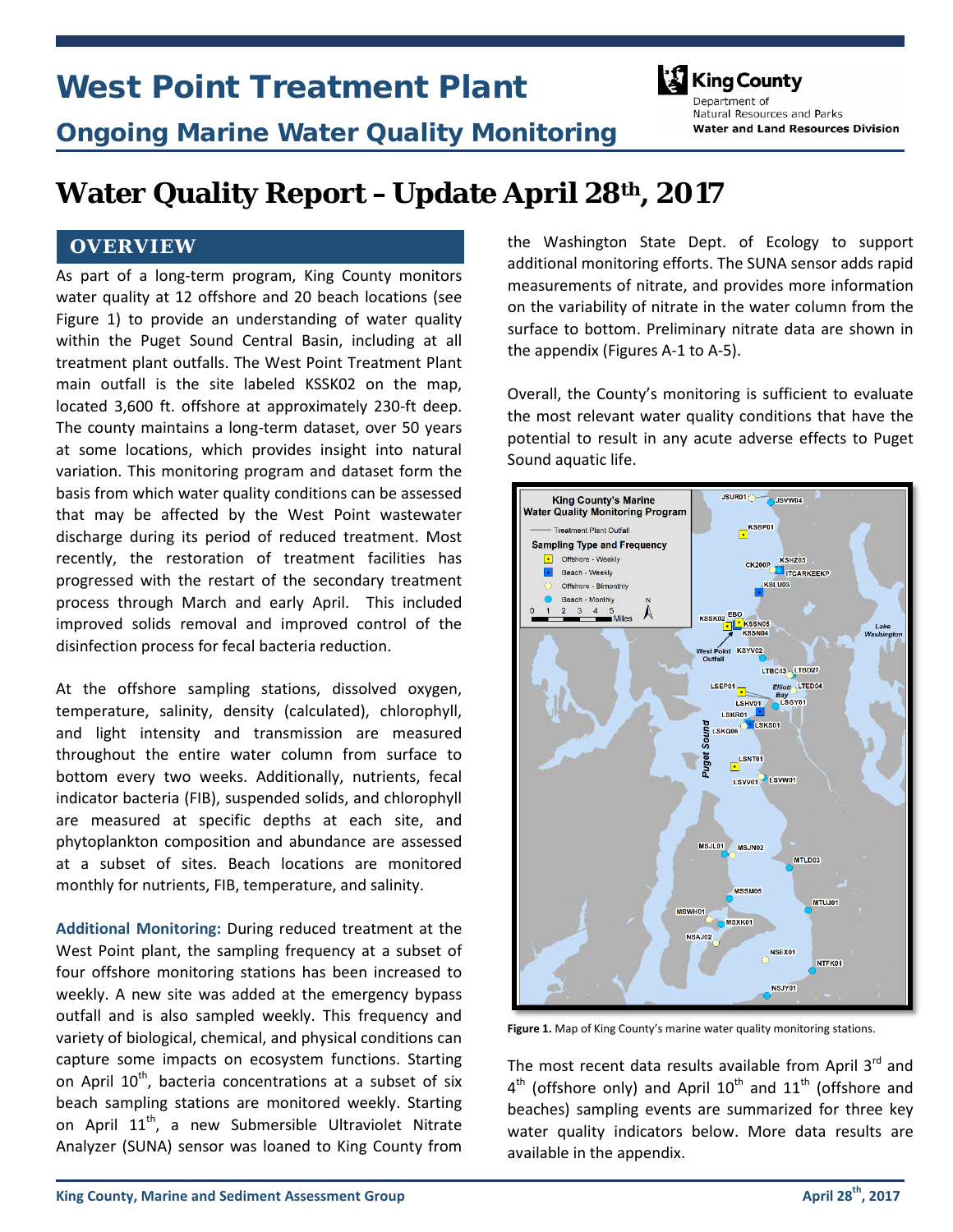#### **BACTERIA**

Fecal coliforms, along with *Enterococcus*, are a type of indicator bacteria that King County routinely monitors at freshwater and marine beaches, as well as offshore. These bacteria are found in the intestinal tracts and feces of humans and other warm-blooded animals, and can make their way into our waterways through various pathways. Although these bacteria are typically not pathogenic, they are important to monitor as an indicator that pathogens that make people sick may be present.

The State of Washington has a two part standard to protect human primary contact recreation and shellfish consumption in marine waters. The standard includes a 14 colony forming unit (CFU)/100 mL geometric mean average and a 43 CFU/100 mL peak concentration (the peak concentration is not to be exceeded in greater than 10% of samples). These standards are used for comparing data from multiple samples at a station rather than a single sample.

Comparing recent individual samples to the bacteria standards indicates that concentrations of fecal coliforms from surface waters at most offshore stations, including KSSK02 off of West Point, were at or below the geometric mean standard and all were below the peak standard during both sampling events in early April (Figure 2).



Offshore: Surface (1 meter) Bacteria

**Figure 2.** Bacteria levels of single samples collected near surface (1 meter) at a offshore stations in Central Puget Sound during the early April 2017 sampling events are illustrated with historical bacteria levels. Note: station KSSK02, West Point outfall, highlighted.

One exception is fecal coliforms were unusually elevated near King County's South Wastewater Treatment Plant (South Plant) outfall (LSEP01) on April  $4<sup>th</sup>$  and exceeded

the geometric mean standard. The source of this spike is unclear as fecal coliform concentrations measured from South Plant treated wastewater prior to discharge were low and typical for early April. Sub-surface bacteria concentrations were all below state water quality criteria as well. For data on subsurface and *Enterococcus* bacteria concentrations, see Appendix Table A-2.

Concentrations of bacteria at all beach monitoring stations, including near the West Point outfall, were similar to typical April concentrations. All beach bacteria concentrations were well below state water quality standards (see Appendix Figure A-6 and Table A-2).

#### **NUTRIENTS**

Nutrients, such as nitrogen compounds (ammonia and nitrate) and orthophosphate, are essential elements for aquatic plants and algae. Silica is a micronutrient needed by some algae and other organisms for skeletal growth. However, excess nutrients can cause a sudden increase in aquatic plants that can lead to unfavorable conditions. High ammonia concentrations can be toxic to aquatic organisms, including fish.

Most ammonia values measured across all depths in early April were low and well below the lowest (chronic) water quality criterion, which is based upon temperature, salinity, and pH factors (anticipated to be about 1.6 mg/L for April conditions). Surface ammonia levels, including at the West Point outfall, were low (Figure 3).



Figure 3. Ammonia levels of single samples collected near surface (1 meter) at offshore stations during the early April 2017 sampling events are shown with historical levels. Note: most April values were below detectable levels, therefore, the method detection limit value was used. Note: station KSSK02, West Point outfall, highlighted. The Emergency Bypass Station (EBO) had not been routinely sampled prior to March, so cannot be compared to prior years.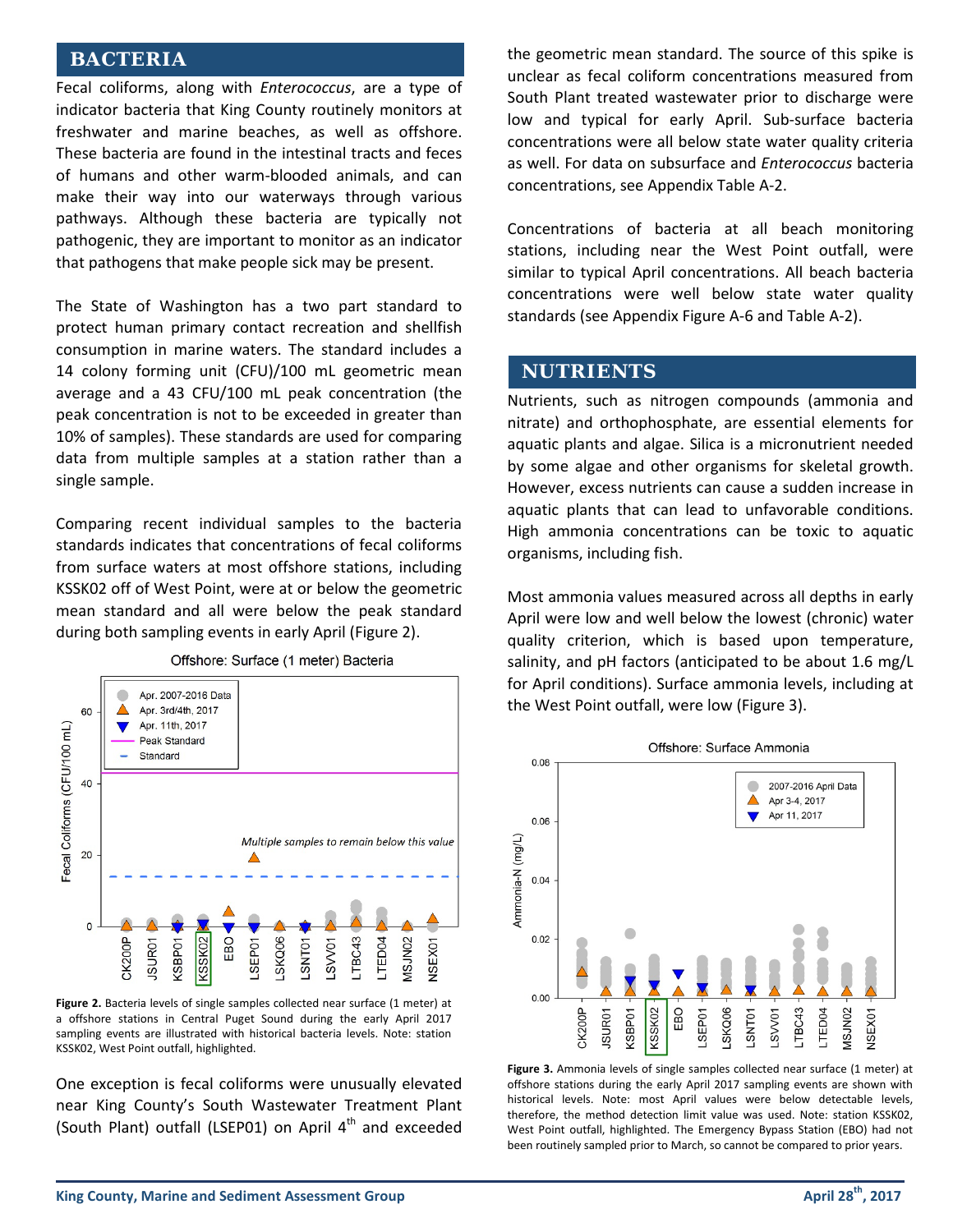Although meeting the standard, the ammonia value at the deepest depth at the site near the South Plant outfall (LSEP01) on April  $11<sup>th</sup>$  was higher than other stations and at the high range for historical levels (Figure 4). This higher-than-normal ammonia level may be associated with slightly higher South Plant discharge ammonia levels in April as a result of the plant treating additional solids from West Point during the restoration.



**Figure 4.** Ammonia levels for the deepest depth at each offshore station during the early April 2017 sampling events are shown with historical concentrations. Note: most April values were below detectable levels, therefore, the method detection limit value was used. Detection limits have changed from 0.01 to the current 0.005 mg/L with laboratory advancements. Note: station KSSK02, West Point outfall, highlighted.

Nitrate + nitrite, orthophosphate, and silica at offshore stations for all depths were within normal seasonal ranges for all sites. The results of the first use of the SUNA sensor (shown in the appendix) indicate patterns in nitrate concentrations that are comparable to water samples, and better capture the minimum nitrate levels. The lower nitrate, silica, and orthophosphate values in surface waters compared to previous weeks indicate the start of the spring phytoplankton (microalgae) bloom.

#### **DISSOLVED OXYGEN**

Dissolved oxygen is important for marine life, and can control the presence or absence of species. Aquatic life requires a certain amount of oxygen dissolved in the water to live, and different species have different tolerances. Waters with high concentrations of dissolved oxygen are considered healthy for sustaining many species.

Plants and algae produce oxygen during the day. In deep waters, it can be too dark for plant growth and is

separated from surface mixing with the air, so processes like decomposition by bacteria can result in low dissolved oxygen. Human inputs of organic materials and decay of sinking algae at depth may decrease oxygen levels. In addition, deep waters from the Pacific Ocean enter Puget Sound at depth and can result in naturally occurring low dissolved oxygen levels.

The State of Washington dissolved oxygen standard to protect aquatic life depends on the designated waterbody use. For Central Puget Sound, the one-day minimum dissolved oxygen standard is 7 mg/L for waters of extraordinary quality. At the dissolved oxygen level of 5 mg/L, biological stress can be induced on marine life. Dissolved oxygen levels below 3 mg/L can displace or potentially result in death of some marine species.

The most recent offshore near-bottom data from early April show typical oxygen conditions for sites across Central Puget Sound, and all sites show oxygen levels above the state water quality standard (Figure 5).



**Figure 5.** In Puget Sound, the lowest dissolved oxygen levels are typically found near the seafloor, so near-bottom oxygen levels are shown by site on top of historical oxygen conditions for the first half of April. Note: station KSSK02, West Point outfall, highlighted in green. The EBO site, Emergency Bypass Outfall, was added recently, so no historical data are available.

In addition, higher near-bottom concentrations of oxygen are observed at shallow sites, such as at the Emergency Bypass Outfall (EBO) and near the Fauntleroy ferry terminal (LSVV01). These sites are less than 15 meters deep where light can penetrate to the bottom, and algae can grow and produce oxygen. Higher oxygen conditions reflect spring growth of phytoplankton and other algae, which is typical for April.